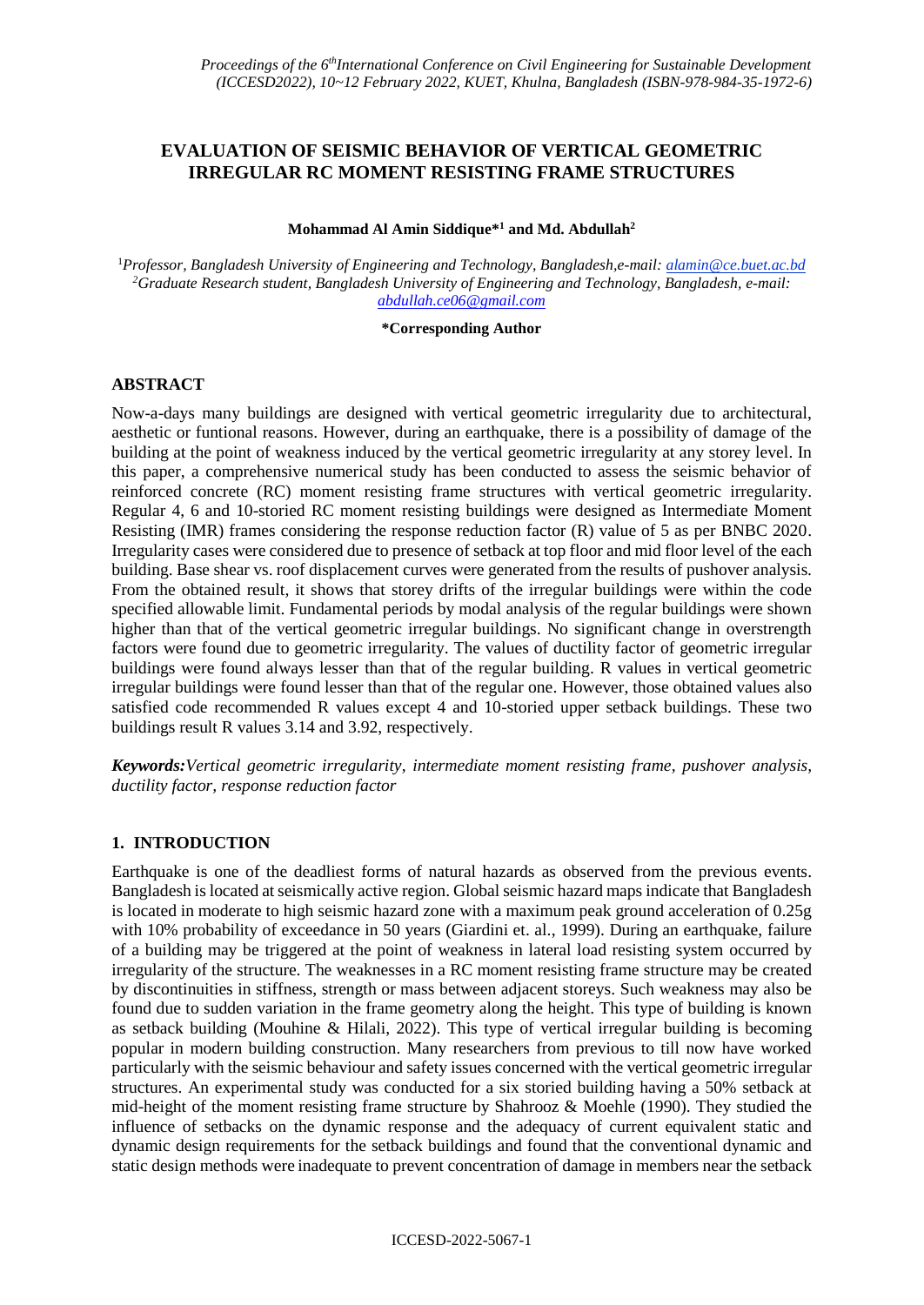for certain configurations. Wong & Tsu (1994) studied the elastic response of setback structures by response spectrum analysis and found that the modal weights of higher order modes for setback structures were large and the seismic load distributions by response spectrum analysis were different from that of the static code procedures. Valmundsson & Nau (1997) evaluated the Uniform Building Code (UBC) limits for vertical irregular buildings. Three RC moment resisting frame buildings with five, ten and twenty stories were considered in their study. They concluded that the mass and stiffness vertical irregularities had a minor impact on the ductility demand compared to the strength vertical irregularity. Athanassiadou (2008) conducted an assessment for two-dimensional plane frames with two and four large setbacks in the upper floors, respectively and another one which was regular in elevation. The study concluded that the seismic performances of geometrically irregular structures were satisfactory. Most plastic hinges in the irregular frames were generated in beams at the design earthquake, which was consistent with the strong columns–weak beams design approach. Varadharajan et al. (2013) examined the behaviour of irregular buildings subjected to 27 natural seismic excitations. A total of 195 frames with different geometrical arrangements of setbacks were considered. The study concluded that the fundamental periods and inter-story drift ratios were affected by the setback irregularity configuration and proposed equations that can estimate realistic periods of setback frames incorporating the cracking effects. Therefore, the main objective of the current paper is to assess the seismic response of vertical geometric irregular structures designed as per BNBC 2020. The presence of setback was considered at top floor and mid floor level of 4, 6 and 10-storied RC moment resisting frame structures. Equivalent static and nonlinear static or pushover analysis were conducted. Seismic performance in terms of ductility factors, overstrength factors and response reduction factors were evaluated.

## **2. RESPONSE REDUCTION FACTOR (R)**

The basic principle of earthquake resistance design of any structure is that the structure should not be collapsed but small damage to the structural and non-structural elements is permitted. By allowing some structural and non-structural damage, a high level of life safety can be economically achieved in structures. Structural members are designed to resist the effects of loads including the earthquake. Inelastic deformations may be utilized to absorb certain levels of energy leading to reduction in the forces for which structures are designed. This leads to the idea of response reduction factor (R) which reflects the capability of the structure to dissipate energy through inelastic behaviour (Mahmoudi & Zaree, 2013). National Earthquake Hazards Reduction Program (NEHRP) provision defines R factor as "R factor is intended to account for both damping and ductility inherent in structural systems at the displacements great enough to approach the maximum displacement of the systems". As per report ATC 19 (1995) a new formulation for R in which R was expressed as the product of overstrength factor, ductility factor and redundancy factor were presented. The equations were as follows:

$$
R=R_{\rm S}.R_\mu.R_{\rm R}
$$

where,  $R_S$  is overstrength factor,  $R_u$  is period dependent ductility factor and  $R_R$  is redundancy factor.

Overstrength factor  $(R<sub>S</sub>)$  is the ratio between the yield base shear to design base shear as provided in below:

$$
R_{S} = \frac{V_{y}}{V_{d}}
$$

where,  $V_y$  is the yield base shear and the  $V_d$  is the design base shear force.

Ductility factor  $R_\mu$  is defined as a function of the period of the structure, the damping, the type of behaviour and the displacement ductility ratio. It is primarily influenced by the period of vibration and the level of inelastic deformation, and to a much lesser degree by the damping and the hysteretic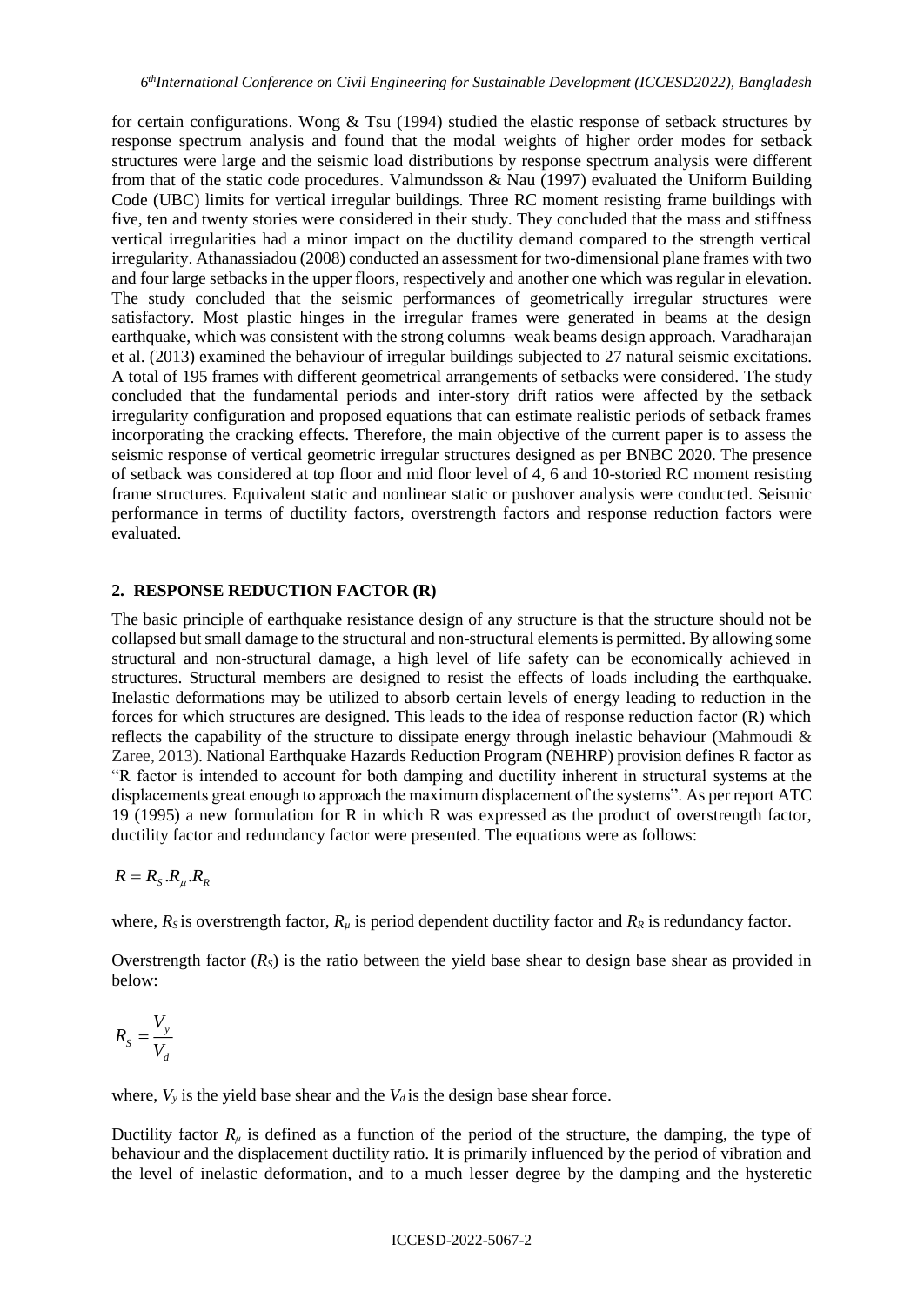behaviour of the system (Mahmoudi & Zaree, 2013). Proposed equations for ductility factor by Newmark and Hall, 1982 were as follows:

For structures having periods (T) below 0.03 second:

$$
R_{\mu} = 1
$$

For structures having periods (T) between 0.12 second and 0.5 second:

$$
R_\mu = \sqrt{2\mu-1}
$$

For structures having periods (T) exceeding 1 second:

$$
R_\mu=\mu
$$

Base shear vs. roof displacement curve or pushover curve is found from nonlinear static or pushover analysis. Bi-linear idealization of pushover curves provides the key components, which are the significant yield strength, the significant yield displacement as well as the predetermined design strength and the ultimate displacement. Equal-energy method is widely used for bilinear approximations to extract the relevant information from pushover curve proposed by ATC 19. A generic illustration of the bi-linear approximation using equal energy concept is given in Figure 1. This approach is utilized in the current study.



Figure 1: Bi-linear approximation of pushover curve

#### **3. ANALYSIS OF CONSIDERED BUILDING MODELS**

In this study, regular 4, 6 and 10-storied RC moment resisting frame structures were designed as Intermediate Moment Resisting (IMR) frames considering the response reduction factor (R) value of 5 as per BNBC 2020 and then vertical geometric irregularity cases were imposed on them. All the studied structures had the same symmetric plan configuration with 4 nos. of bays along each direction as shown in Figure 2. Bay width was considered 5m and typical storey height was 3m. Grade beams were provided at 1m height from the base. Fixed supports were considered at the base of the considered buildings.

Column sizes for 4, 6 and 10-storied buildings were  $375 \times 375$  mm,  $450 \times 450$  mm and  $550 \times 550$  mm, respectively and reinforcement percentage was varied from 1% to 2.48%. Floor beam sizes were considered as 250 x 375 mm, 300 x 450 mm and 300 x 450 mm.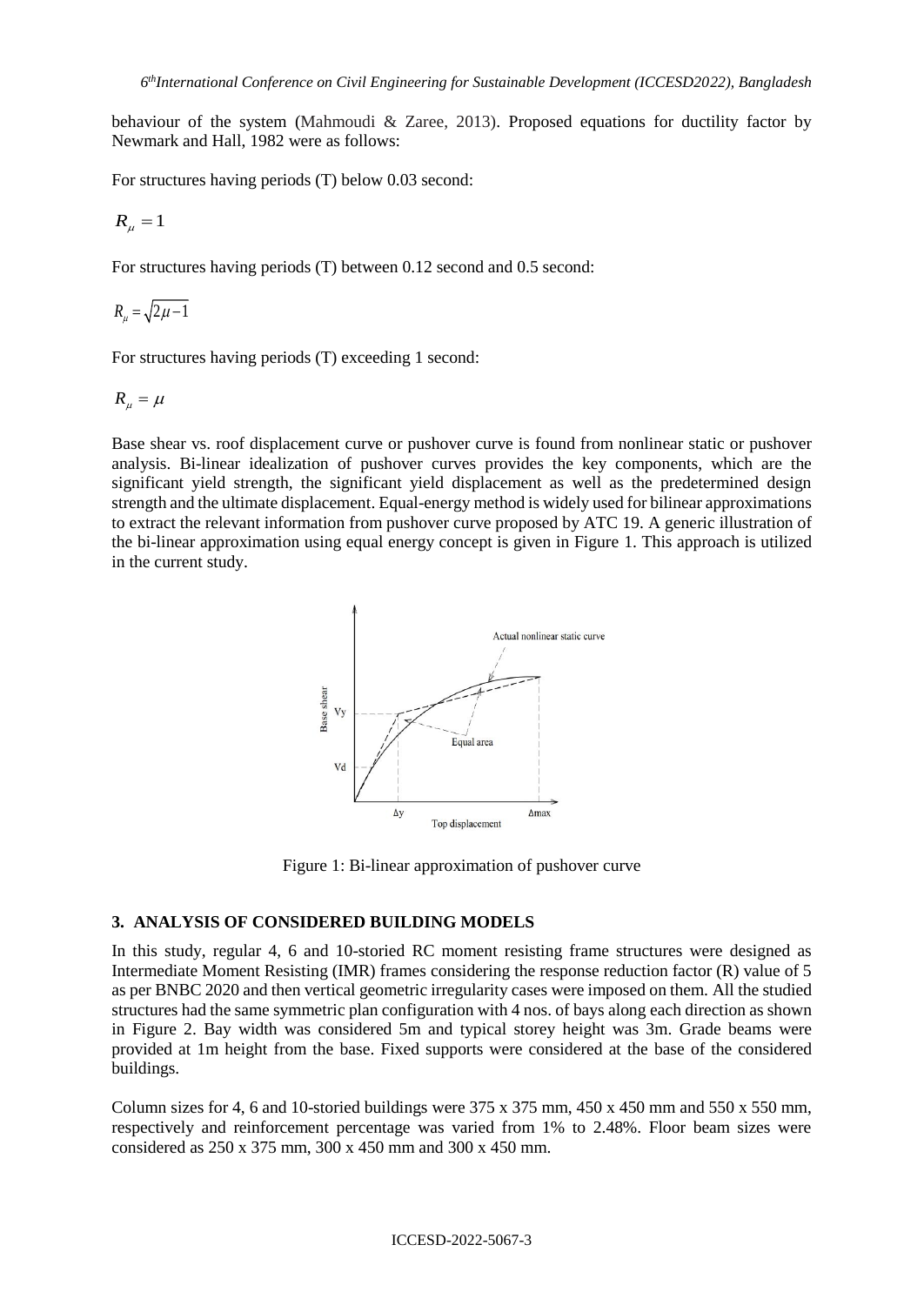

Figure 2: Plan view of 4, 6 and 10-storied buildings

According to BNBC 2020, in case of one-stepped setback building, geometric irregularity will be considered when the horizontal dimension of lateral force resisting system in any storey is more than 1.3 times of that in the adjacent storey. In this study, ratio of horizontal dimension for 1 bay setback was used as 1.325 times of the in the adjacent storey. Two types of geometric irregularity configurations: B1-upper and B1-mid were considered. Upper means the setback was provided at the roof level and mid means the setback was provided at the mid storey level. All the setbacks were provided at the same number of bay and at the same storey level from both horizontal directions. A typical figure of upper and mid geometric irregular building has been shown in Figure 3.



Figure 3: 3D views of 6-storied upper and mid geometric irregular buildings

Total vertical load for floor finish applied on the structure was 1.5 kN/m<sup>2</sup>. Live load applied on the floor levels was  $2 \text{ kN/m}^2$  and on the roof was  $1 \text{ kN/m}^2$ . Thickness of the slabs was 150 mm. Earthquake load (EQ) has been considered as per BNBC 2020. Equivalent static load method was used with response reduction factor,  $R = 5$  and associated other factors. In determining seismic weight, a 25% of live load was considered. Other parameters used in seismic load calculation are  $Z = 0.2$ , I = 1.00 and S = 1.15 as per BNBC 2020. Compressive strength of concrete and yield strength of rebar were 27.6 MPa (4 ksi) and 414 MPa (60 ksi), respectively.

Nonlinear static or pushover analyses were performed and corresponding curves were generated. The uniform and triangular lateral load patterns are recommended by the FEMA 356. In this study, triangular lateral load pattern consistent with the fundamental mode shape of the building was used. Axial force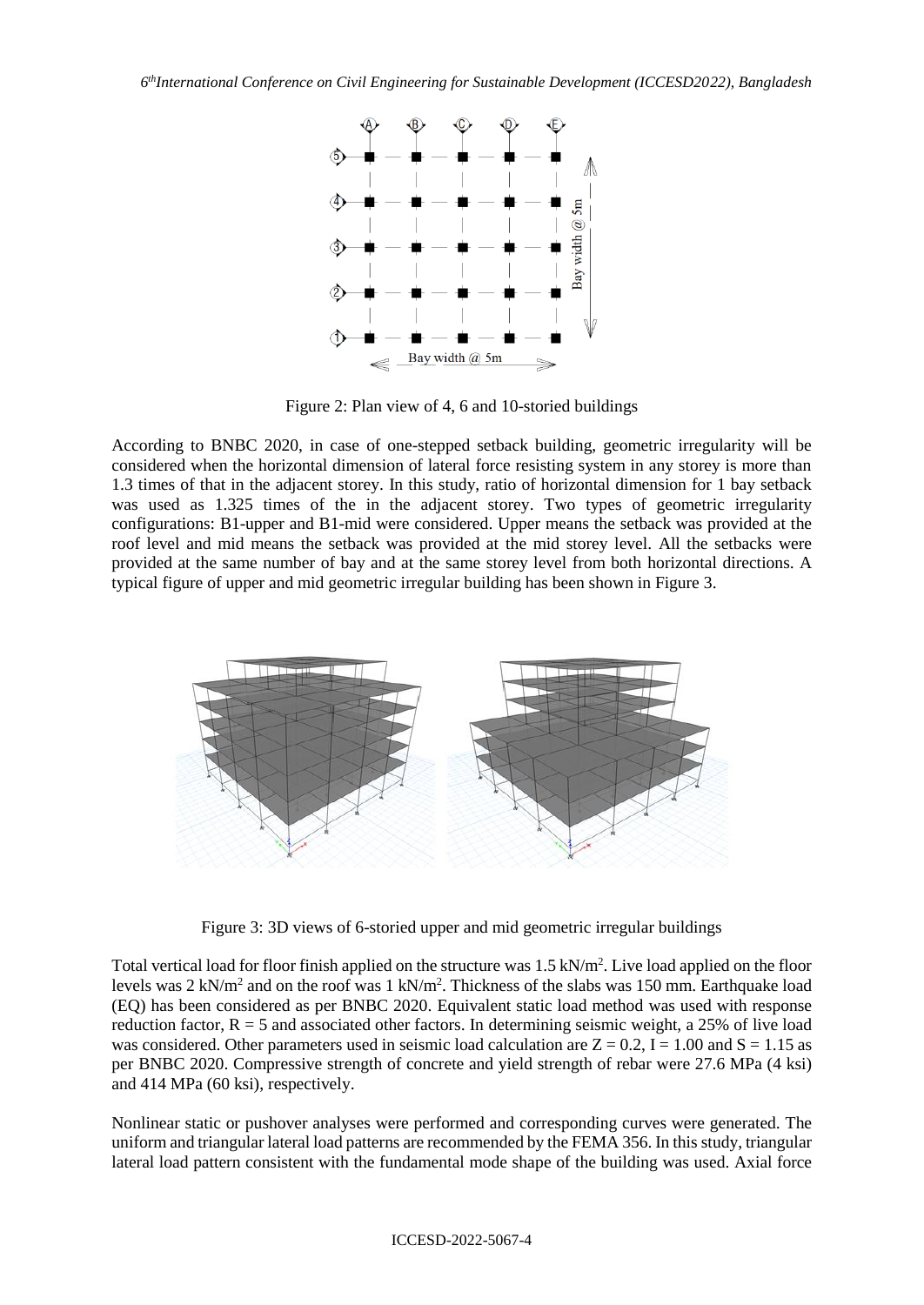biaxial moment interaction hinges (P-M2-M3) were assigned for the columns and moment hinges (M3) were assigned for the beams. The plastic hinges were assigned to the end of the members.

#### **4. RESULTS AND DISCUSSIONS**

In this section, results of the analyses for different regular and irregular building models are presented and discussed with an aim to assess the seismic response of vertical geometric irregular structures. Figure 4 shows the storey drifts of 4, 6 and 10-storied regular and geometric irregular frames. Storey drifts of geometric irregular frames were found within allowable drift limit as per BNBC 2020.



Figure 4: Storey drifts of 4, 6 and 10-storied regular and vertical geometric irregular buildings

The fundamental period (T) of any building can be determined by the following BNBC 2020 code equation:

$$
T=C_{t}\left(h_{n}\right)^{n}
$$

For the concrete moment resisting frame structures, the value of  $C_t$  and m are 0.0466 and 0.9, respectively. The main parameter in estimation of T in accordance with code equation is the building height. Presence of any vertical geometric irregularity in the building does not affect the period of that building. Table 1 shows the T of regular and vertical geometric irregular buildings by code equation.

| Period by code equation, sec |                 |               |  |  |  |
|------------------------------|-----------------|---------------|--|--|--|
| <b>Regular</b>               | <b>B1-upper</b> | <b>B1-mid</b> |  |  |  |
| 0.47                         | 0.47            | 0.47          |  |  |  |
| 0.66                         | 0.66            | 0.66          |  |  |  |
| 1.02                         | 1.02            | 1.02          |  |  |  |
|                              |                 |               |  |  |  |

Table 1: Fundamental period of regular and vertical geometric irregular buildings by BNBC 2020 code equation

In case of estimation of time period, T by modal analysis procedure mass, stiffness and angular frequency of the structure are taken in consideration. The equation of T of the building is as follows: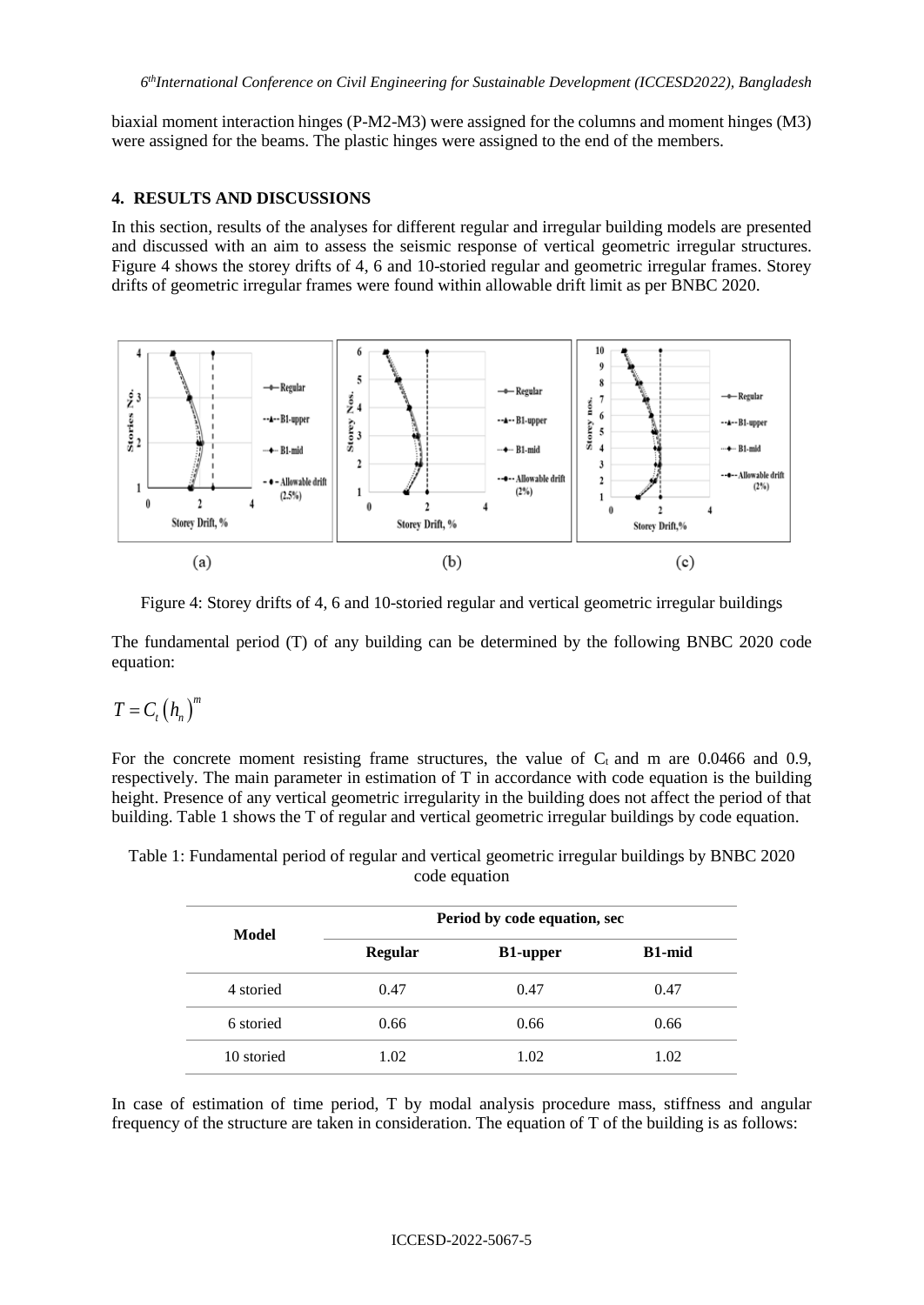$$
T=\frac{2\pi}{\omega_n}
$$

where,  $\omega_n$  is the angular frequency of the building.

In this study, values of T by modal analysis for first three modes were obtained directly from finite element analysis software ETABS (2016).Table 2 shows the modal period (T) of 4, 6 and 10-storied regular and vertical geometric irregular frames for the first three modes. It was observed that, modal period of regular frames was higher than that of the geometric irregular frames. It was also found that, T by modal analyses were always larger than that of by code equation for both regular and vertical geometric irregular buildings.

| <b>Buildings</b> | Mode number | Period by modal analysis, sec |          |        |  |
|------------------|-------------|-------------------------------|----------|--------|--|
|                  |             | Regular                       | B1 upper | B1 mid |  |
|                  | $1st$ mode  | 1.16                          | 1.09     | 1.04   |  |
| 4 storied        | $2nd$ mode  | 1.16                          | 1.08     | 1.00   |  |
|                  | $3rd$ mode  | 1.02                          | 0.91     | 0.76   |  |
| 6 storied        | $1st$ mode  | 1.34                          | 1.28     | 1.19   |  |
|                  | $2nd$ mode  | 1.34                          | 1.27     | 1.15   |  |
|                  | $3rd$ mode  | 1.17                          | 1.09     | 0.87   |  |
| 10 storied       | $1st$ mode  | 2.15                          | 2.09     | 1.91   |  |
|                  | $2nd$ mode  | 2.15                          | 2.08     | 1.84   |  |
|                  | 3rd mode    | 1.87                          | 1.79     | 1.36   |  |

Table 2: Time period of regular and vertical geometric irregular buildings by modal analysis

Nonlinear static or pushover analysis were conducted using the ETABS software for all the considered types of models. The pushover analysis consists of the application of the gravity loads and the code recommended lateral load pattern. For simplicity, P-Delta effects were not considered. Figure 5 shows the pushover curves (base shear vs. top displacement) for all types of considered models.



Figure 5: Pushover curves of 4, 6 and 10 storied regular and irregular buildings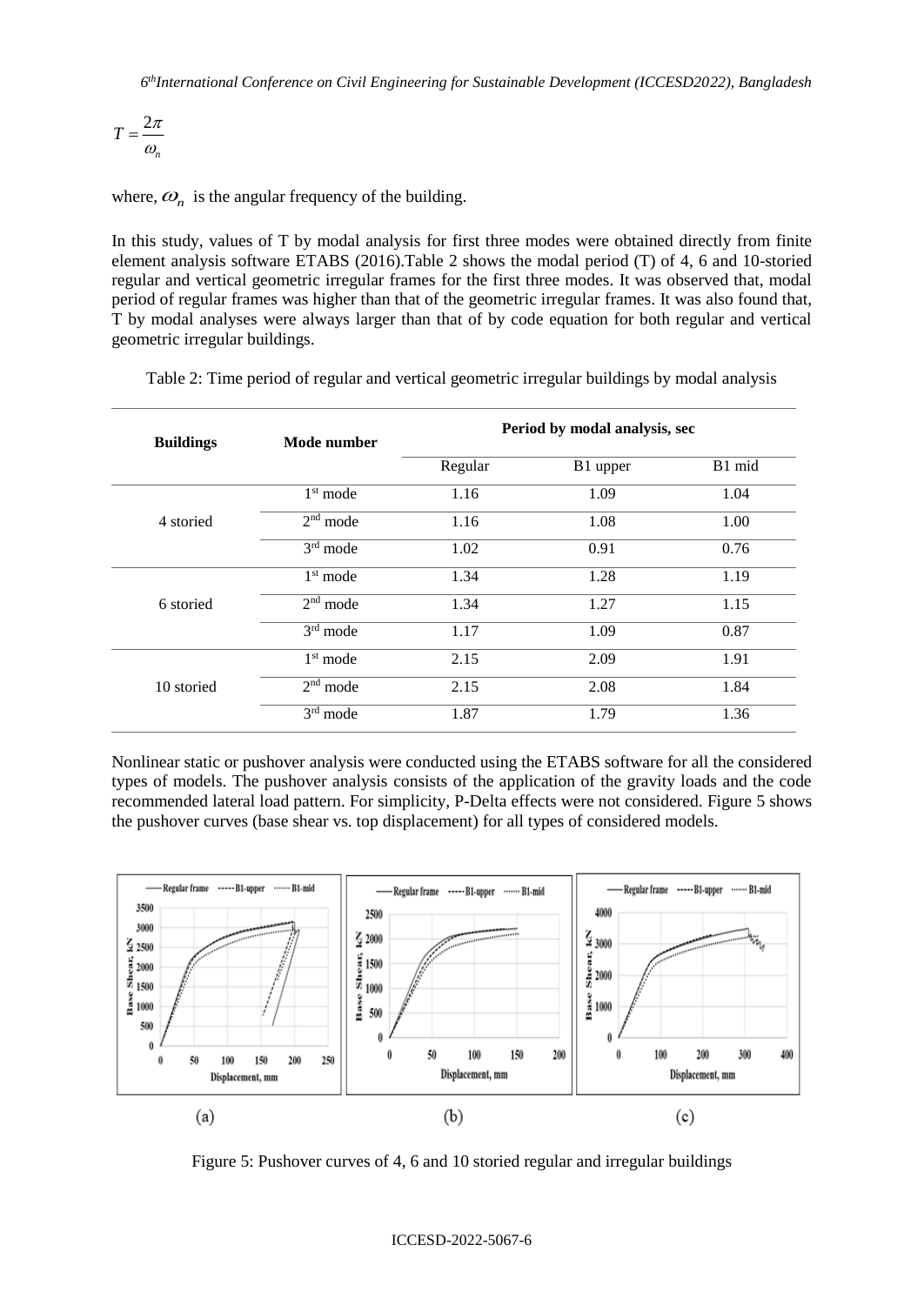Overstrength factor  $(R_s)$ , ductility factor  $(R_u)$  and response reduction factor  $(R)$  values of 4, 6 and 10storied regular and geometric irregular frames were shown in Table 3. Overstrength factor of regular 4, 6 and 10-storied buildings were found as 1.58, 1.42 and 1.29 whereas 1.63, 1.42, 1.32 and 1.66, 1.52, 1.43 were found for B1-upper and B1-mid type geometric irregular buildings, respectively. No significant change in overstrength factor was found due to geometric irregularity. Ductility factor of regular 4, 6 and 10-storied buildings were found as 3.26, 4.00 and 4.11 whereas 1.93, 3.77, 2.97 and 2.94, 3.97, 3.58 were found for B1-upper and B1-mid type geometric irregular buildings, respectively. The values were found always lesser than that of the regular buildings. Minimum and maximum percentage of attenuated value in ductility factor for geometric irregularity were range from 6% to 41%.Response reduction factor (R) of regular 4, 6 and 10-storied buildings were found as 5.15, 5.67 and 5.29, respectively whereas 3.14, 5.35, 3.92 and 4.89, 5.58, 5.52 were found for B1-upper and B1 mid typed geometric irregular buildings, respectively. R value of 4, 6 and 10-storied buildings with B1 upper type geometric irregular frames were found 39%, 6% and 26% lesser than that of the regular frames, respectively. R values of 4, 6 and 10-storied buildings with B1-mid type geometric irregular frames were found 5%, 2% and 3% lesser than that of the regular frames, respectively.

| <b>Building</b> | <b>Frame</b><br><b>Type</b> | $\mathbf{V}_{\mathbf{v}}$<br>(kN) | $V_{d}$<br>(kN) | Overstrength<br>factor $(R_s)$ | $\Delta$ max<br>(mm) | $\Delta_{\mathbf{v}}$<br>(mm) | <b>Ductility</b><br>factor $(R_{\mu})$ | $\bf{R}$ |
|-----------------|-----------------------------|-----------------------------------|-----------------|--------------------------------|----------------------|-------------------------------|----------------------------------------|----------|
| 4 storied       | Regular                     | 1950                              | 1235            | 1.58                           | 150                  | 46                            | 3.26                                   | 5.15     |
|                 | B <sub>1</sub> -upper       | 1900                              | 1165            | 1.63                           | 135                  | 70                            | 1.93                                   | 3.14     |
|                 | B1-mid                      | 1750                              | 1054            | 1.66                           | 153                  | 52                            | 2.94                                   | 4.89     |
| 6 storied       | Regular                     | 2500                              | 1763            | 1.42                           | 200                  | 50                            | 4.00                                   | 5.67     |
|                 | B <sub>1</sub> -upper       | 2400                              | 1692            | 1.42                           | 196                  | 52                            | 3.77                                   | 5.35     |
|                 | B1-mid                      | 2250                              | 1480            | 1.52                           | 202                  | 55                            | 3.67                                   | 5.58     |
| 10 storied      | Regular                     | 2600                              | 2019            | 1.29                           | 308                  | 75                            | 4.11                                   | 5.29     |
|                 | B1-upper                    | 2600                              | 1970            | 1.32                           | 223                  | 75                            | 2.97                                   | 3.92     |
|                 | B1-mid                      | 2400                              | 1676            | 1.43                           | 322                  | 90                            | 3.58                                   | 5.12     |

Table 3:  $R_s$ ,  $R_\mu$  and R factors of regular and vertical geometric irregular frames

# **5. CONCLUSIONS**

In this study, a comprehensive numerical analysis has been conducted to assess the seismic behaviour of vertical geometric irregular structures. Vertical geometric irregularity was considered due to the presence of setback at upper and mid storey levels. Storey drifts of geometric irregular frames were found within the allowable drift limit in accordance with BNBC 2020. Modal fundamental period of regular frames was higher than that of the geometric irregular frames. No significant change in overstrength factor was found for geometric irregularity. The values of ductility factor were found always lesser than that of the regular buildings. Response reduction factor in geometric irregular buildings was decreased in comparison to that of the regular one due to the presence of geometric irregularity. However, those obtained values satisfied code recommended R values except 4 and 10 storied upper setback buildings.